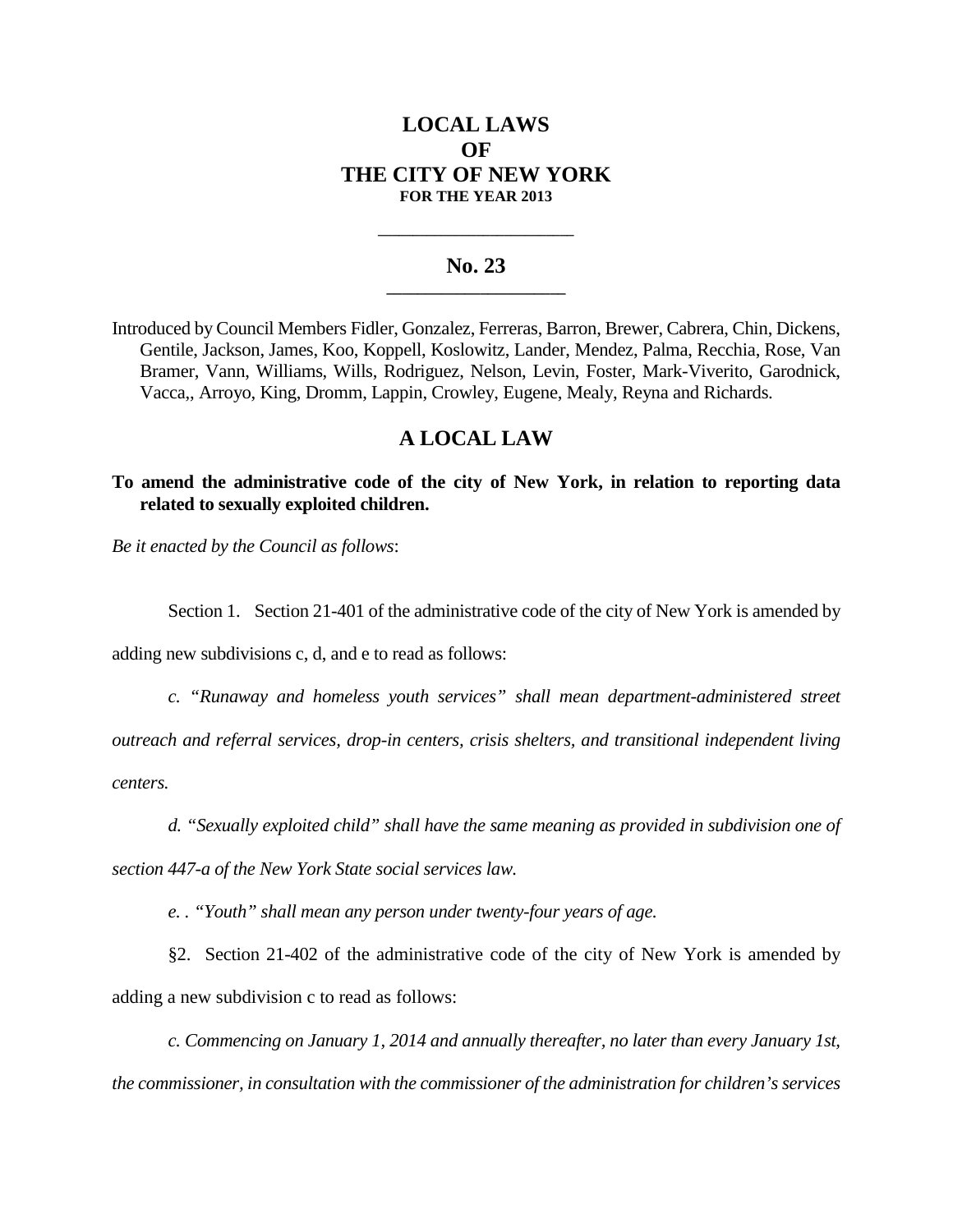*("ACS") shall submit a yearly report to the speaker of the city council, documenting the number of youth in contact with the department's runaway and homeless youth services or ACS who are referred as, self-report as, or who the department or ACS later determine to be sexually exploited children, disaggregated by age utilizing the following ranges under 12 years old, 12-16 years old, 16-18 years old and over 18 years old, by gender and by whether such children had contact with the department or ACS. The department and ACS shall also determine and document in such report the number of such children identified as having received services from both the department and ACS. Such report shall also include a description of the services provided by the department and ACS to meet the needs of youth who are or have been sexually exploited children including, but not limited to the number of beds designated for such children and the types of mental health and health services provided to such children. Such report shall also include the department's and ACS's methods for collecting data regarding the number of sexually exploited children. Nothing herein shall require the department or ACS to share information that identifies such children. No information that is required to be reported pursuant to this section shall be reported in a manner that would violate any applicable provision of federal, state or local law relating to the privacy of such children's information.*

§3. This local law shall take effect immediately after its enactment into law.

#### THE CITY OF NEW YORK, OFFICE OF THE CITY CLERK, s.s.:

I hereby certify that the foregoing is a true copy of a local law of The City of New York, passed by the Council on March 20, 2013 and approved by the Mayor on April 2, 2013

MICHAEL M. McSWEENEY, City Clerk Clerk of the Council.